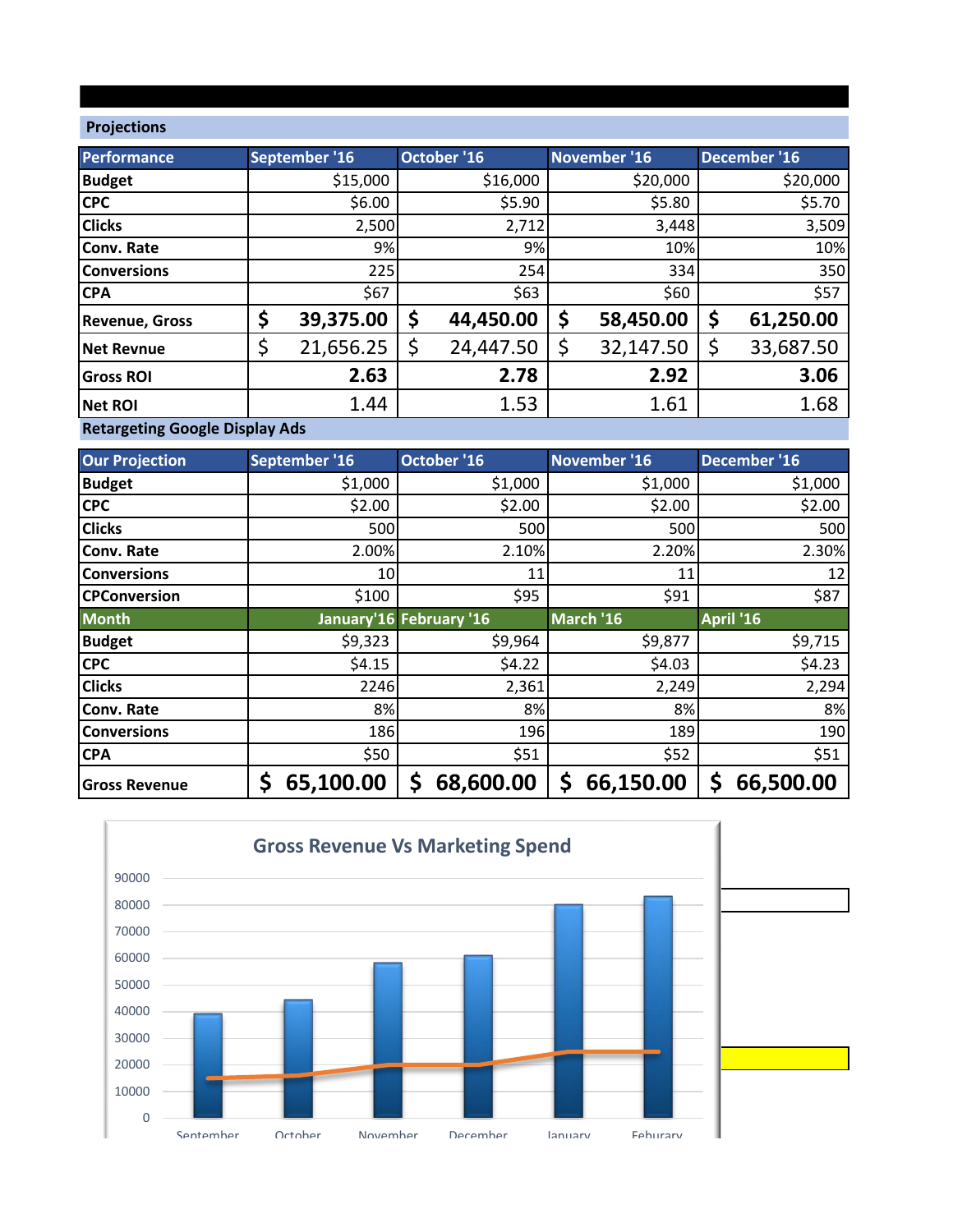| <b>JENIEIIINEI</b> | ULLUUCI | <b>INUVEIIINEI</b>    | <b>DECETTINEL</b> | <b>Jaliual</b> Y | <b>FEDUIDIY</b> |
|--------------------|---------|-----------------------|-------------------|------------------|-----------------|
|                    |         | ■ Cost Per Conversion | •Spend            |                  |                 |